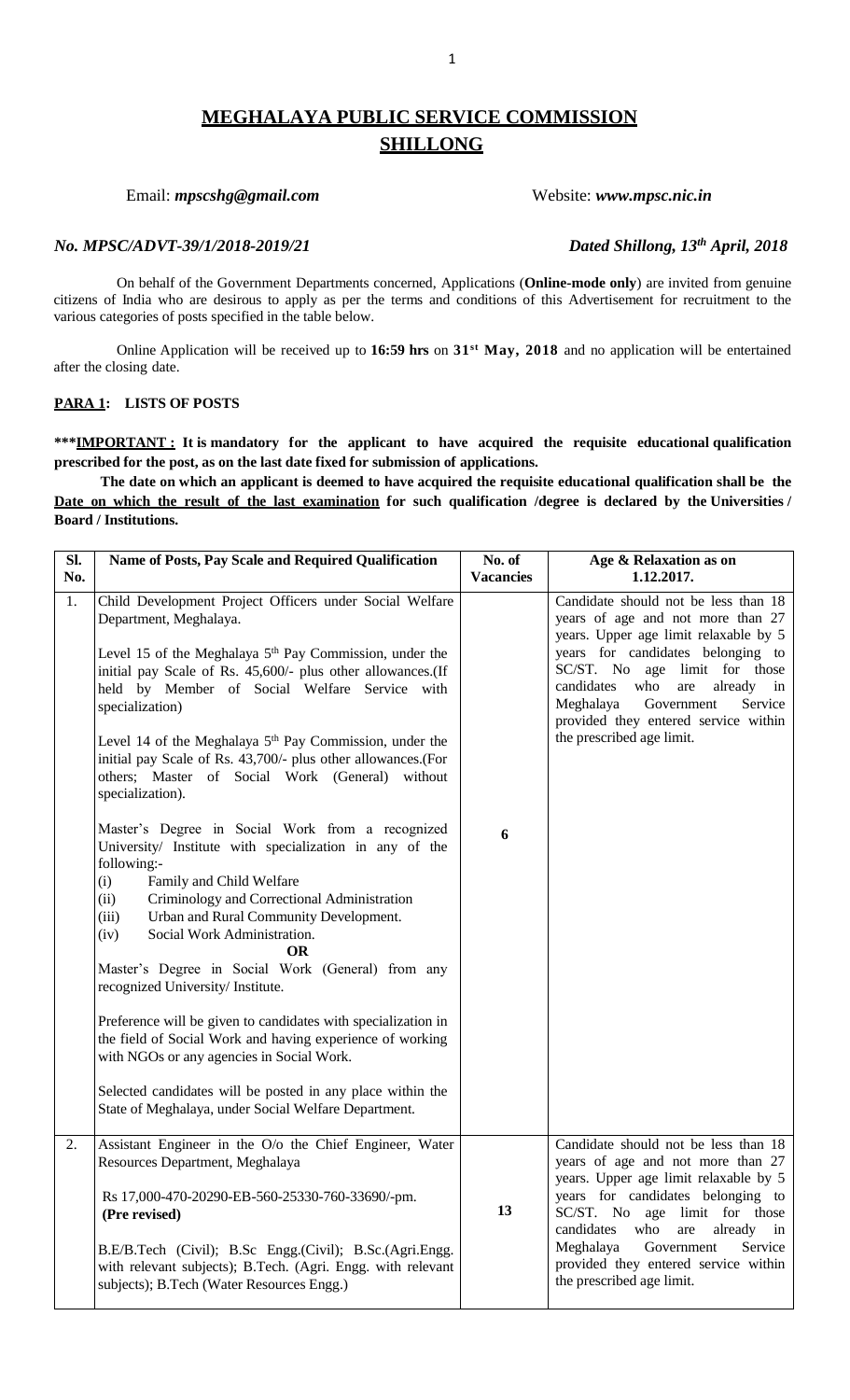| 3. | Assistant Engineer(Electrical) in the O/o the Chief Engineer,<br>Water Resources Department, Meghalaya<br>Level 15 of the Meghalaya 5 <sup>th</sup> Pay Commission, under the<br>initial pay Scale of Rs. 45,600/- plus other allowances.<br>B.E/B.Tech in Electrical Engineering from Government<br>recognized institutions.                                                                                                                                                                                                                                                   | $\mathbf{1}$ | Candidate should not be less than 18<br>years of age and not more than 27<br>years. Upper age limit relaxable by 5<br>years for candidates belonging to<br>SC/ST. No age limit for those<br>candidates<br>who<br>are<br>already in<br>Meghalaya<br>Government<br>Service<br>provided they entered service within<br>the prescribed age limit.                                                                                                                                      |  |
|----|---------------------------------------------------------------------------------------------------------------------------------------------------------------------------------------------------------------------------------------------------------------------------------------------------------------------------------------------------------------------------------------------------------------------------------------------------------------------------------------------------------------------------------------------------------------------------------|--------------|------------------------------------------------------------------------------------------------------------------------------------------------------------------------------------------------------------------------------------------------------------------------------------------------------------------------------------------------------------------------------------------------------------------------------------------------------------------------------------|--|
| 4. | Assistant Research Officer in Science Technology Cell,<br>Planning Department, Meghalaya<br>Level 15 of the Meghalaya $5th$ Pay Commission, under the<br>initial pay Scale of Rs. 45,600/- plus other allowances.<br>Bachelor Degree in Science/Diploma in Engineering/<br>Technology with experience in Science, Technology and<br>Environment intervention at least 5 years.<br><b>OR</b><br>Science/Bachelor<br>Master<br>Degree<br>in<br>Degree<br>in<br>Engineering/Technology with experience<br>in Science,<br>Technology and Environment intervention at least 3 years. | 1            | Candidate should not be less than 18<br>years of age and not more than 27<br>years. Upper age limit relaxable by 5<br>years for candidates belonging to<br>SC/ST.<br>Retrenched/<br>Temporary<br>of<br>Temporary<br>personnel<br>the<br>Department of Meghalaya Govt. will<br>get concession as per Govt. resolution.<br>No age limit for those candidates who<br>are already in Meghalaya Government<br>Service provided they entered service<br>within the prescribed age limit. |  |
| 5. | Food Safety Officer, Commissionerate of Food Safety<br>(Health & Family Welfare Department), Meghalaya.<br>Rs.14700-370-17290-EB-480-21610-650-28760/- pm<br>(Pre revised).<br>A Degree in Food Technology or Dairy Technology or<br>(i)<br>Biotechnology or Oil Technology or Agricultural Science or<br>Veterinary Science or Bio-Chemistry or Microbiology or<br>Masters Degree in Chemistry or Degree in Medicine from a<br>recognized University.<br>(ii) Any other equivalent/recognized qualification notified<br>by the Central Government.                             | 3            | Candidate should not be less than 18<br>years of age and not more than 27<br>years. Upper age limit relaxable by 5<br>years for candidates belonging to<br>SC/ST. No age limit for those<br>candidates<br>who<br>are<br>already<br>$\mathbf{in}$<br>Meghalaya<br>Government<br>Service<br>provided they entered service within<br>the prescribed age limit.                                                                                                                        |  |
| 6. | Stenography Instructor Grade- II in ITI(s) under the<br>Directorate of Employment & Craftsmen Training, Labour<br>Department, Meghalaya.<br>Rs 14100-350-16550-EB-460-20690-620-27510/- pm<br>(Pre revised).<br>Graduate in any discipline with National Trade Certificate<br>(NTC) in the Trade of Stenography (English).                                                                                                                                                                                                                                                      | 1            | Candidate should not be less than 18<br>years of age and not more than 27<br>years. Upper age limit relaxable by 5<br>years for candidates belonging to<br>SC/ST. No age limit for those who are<br>already in Meghalaya Government<br>Service provided they entered service<br>within the prescribed age limit                                                                                                                                                                    |  |
| 7. | District Librarian at District Library, Nongstoin under the<br>Directorate of Arts & Culture, Meghalaya.<br>Rs 14100-350-16550-EB-460-20690-620-27510/- pm<br>(Pre revised).<br>B.Lib/M.Lib in Library Science from any recognized<br>University in India. Preference will be given to candidates<br>having Computer Knowledge.                                                                                                                                                                                                                                                 | $\mathbf{1}$ | Candidate should not be less than 18<br>years of age and not more than 27<br>years. Upper age limit relaxable by 5<br>years for candidates belonging to<br>SC/ST. No age limit for those who are<br>already in Meghalaya Government<br>Service provided they entered service<br>within the prescribed age limit                                                                                                                                                                    |  |
| 8. | Junior Engineer, Grade I (Electrical) in the O/o the Chief<br>Engineer, Water Resources Department, Meghalaya<br>Level 11 of the Meghalaya 5 <sup>th</sup> Pay Commission, under the<br>initial pay Scale of Rs. 37,800/- plus other allowances.<br>Minimum 3 years Diploma in Electrical Engineering course<br>from Government recognized institutions.                                                                                                                                                                                                                        | 3            | Candidate should not be less than 18<br>years of age and not more than 27<br>years. Upper age limit relaxable by 5<br>years for candidates belonging to<br>SC/ST. No age limit for those<br>candidates<br>who<br>already<br>are<br>in<br>Meghalaya<br>Government<br>Service<br>provided they entered service within<br>the prescribed age limit.                                                                                                                                   |  |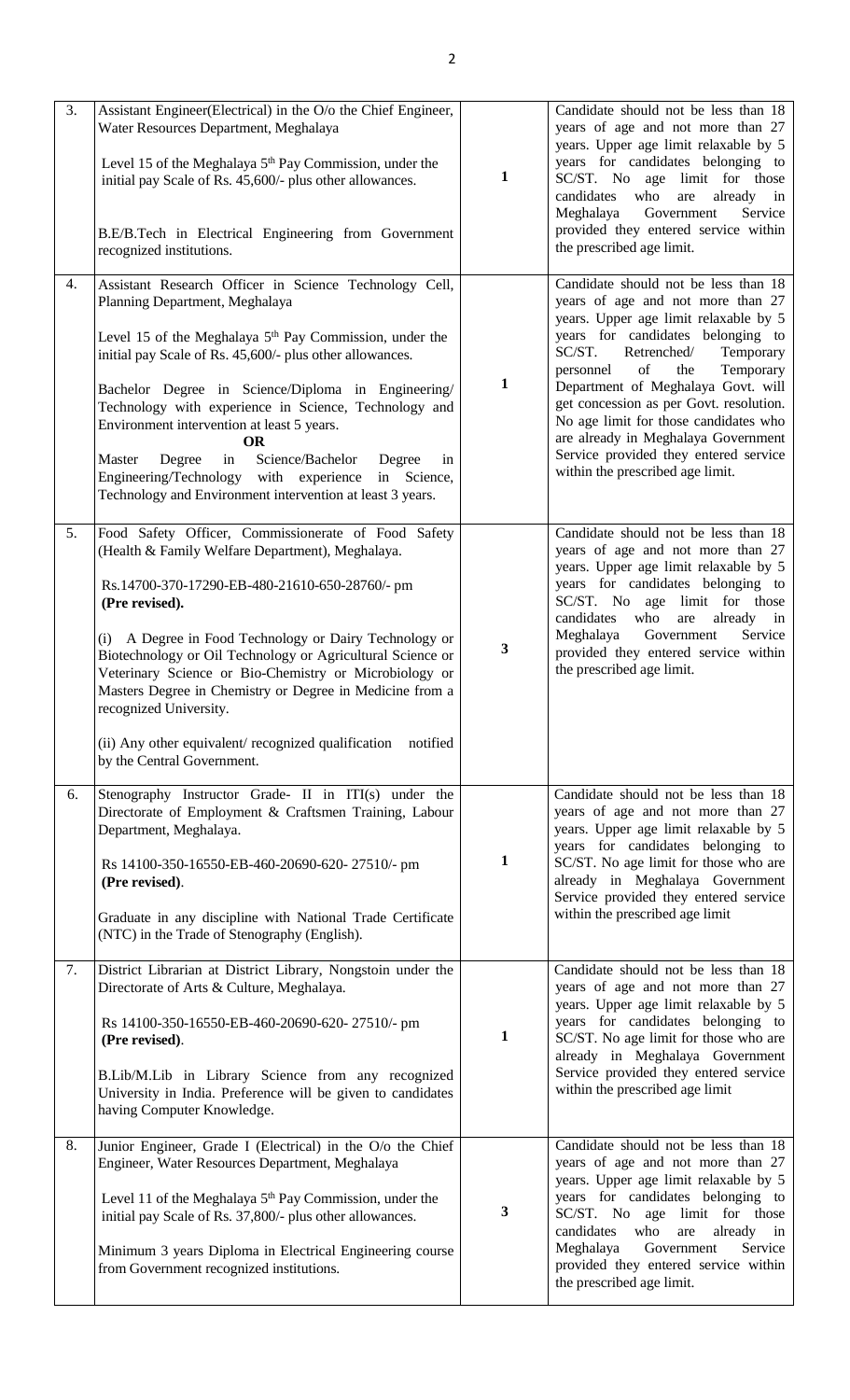| 9.  | Training.<br>1.<br>Desirable:<br>1.<br>2.                                   | Librarian in the District Institutes of Education & Training<br>(DIET) under the Directorate of Educational Research &<br>Rs 14100-350-16550-EB-460-20690-620-27510/-pm<br>(Pre revised).<br>Master Degree in Library & Information Science with at<br>least 50% marks.<br>2. Operational Knowledge in Computer.<br>Specialized course in Computer Applications<br>Working knowledge of any one integrated library<br>house-keeping software and digital library software.<br>3. Preference will be given to candidates having at least 5<br>years of experience as Assistant Librarian/ Deputy<br>Librarian in School/College Library.                                                                                                                                                                         |                                                                                                                                                                                                        |                                                                                                                                                                                                        | 7                                                                                 | Candidate should not be less than 18<br>years of age and not more than 27<br>years. Upper age limit relaxable by 5<br>years for candidates belonging to<br>SC/ST. No age limit for those<br>candidates<br>who<br>already<br>are<br>in<br>Meghalaya<br>Government<br>Service<br>provided they entered service within<br>the prescribed age limit.                                                                                                                   |
|-----|-----------------------------------------------------------------------------|-----------------------------------------------------------------------------------------------------------------------------------------------------------------------------------------------------------------------------------------------------------------------------------------------------------------------------------------------------------------------------------------------------------------------------------------------------------------------------------------------------------------------------------------------------------------------------------------------------------------------------------------------------------------------------------------------------------------------------------------------------------------------------------------------------------------|--------------------------------------------------------------------------------------------------------------------------------------------------------------------------------------------------------|--------------------------------------------------------------------------------------------------------------------------------------------------------------------------------------------------------|-----------------------------------------------------------------------------------|--------------------------------------------------------------------------------------------------------------------------------------------------------------------------------------------------------------------------------------------------------------------------------------------------------------------------------------------------------------------------------------------------------------------------------------------------------------------|
| 10. | (1)<br>(2)<br>(3)<br>(4)<br>(5)<br>(6)<br>(7)<br>(8)<br>(9)<br>(10)<br>(11) | Assistant Lecturer in <b>Arts</b> , Science & Commerce Stream in<br>Govt. Higher Secondary Schools under the Office of the<br>Director of School Education & Literacy, Meghalaya.<br>Rs. 15700-390-18430-EB-510-23020-690-30610/-pm<br>(Pre revised).<br>Arts Stream: 2 <sup>nd</sup> Class Masters Degree in the following<br>subjects with <b>B.Ed Degree</b> :-<br>English<br>Khasi<br>Economics<br><b>Political Science</b><br>History<br><b>Environmental Education</b><br>Education<br>Philosophy<br>Garo<br>Mathematics<br>Geography                                                                                                                                                                                                                                                                     | $\overline{a}$<br>$\overline{\phantom{a}}$<br>$\overline{\phantom{0}}$<br>$\overline{a}$<br>$\overline{a}$<br>$\overline{\phantom{0}}$<br>$\overline{a}$<br>$\overline{a}$<br>$\overline{\phantom{0}}$ | 7 (seven)posts<br>$3$ (three) posts<br>7 (seven) posts<br>7 (seven) posts<br>7 (seven) posts<br>7 (seven) posts<br>7 (seven)posts<br>7 (seven) posts<br>4(four)posts<br>$1$ (one) post<br>2(two) posts | $Total =$<br><b>Arts Stream-</b><br>60                                            | Candidates should not be less than 18<br>years of age and not more than 27<br>years. Upper age limit relaxable by 5<br>years for candidates belonging to<br>SC/ST. No age limit for those<br>candidates<br>who<br>already<br>are<br>in<br>Meghalaya<br>Government<br>Service<br>provided they entered service within<br>the prescribed age limit. Upper age<br>limit is 35 years in case of those<br>employed in different Govt. Aided<br>Educational Institution. |
|     | (12)<br>(1)<br>(2)<br>(3)<br>(4)<br>(1)<br>(2)<br>(3)                       | <b>Computer Application</b><br>Science Stream:- 2 <sup>nd</sup> Class Masters Degree in the<br>following subjects with <b>B.Ed Degree:-</b><br>Mathematics<br>Chemistry<br>Physics<br><b>Biology</b><br>Commerce Stream: 2 <sup>nd</sup> Class Masters Degree in the<br>following subjects with <b>B.Ed Degree</b> :-<br>Entrepreneuship<br><b>Business Study</b><br>Accountancy & Commerce<br>** Candidate applying for this post are advised to click on<br>the respective subject which they are eligible for. But in the<br>Online mode the post will reflect as Assistant Lecturer in<br>English/Khasi etc etc in the Arts Stream, Asst Lecturer in<br>Mathematics/Chemistry etc etc in the Science Stream and<br>Assistant Lecturer in Entrepreneurship/Business Study etc<br>etc in the Commerce Stream. | $\overline{a}$<br>$\overline{\phantom{a}}$<br>$\blacksquare$<br>$\overline{\phantom{a}}$<br>$\overline{\phantom{a}}$                                                                                   | $1$ (one) post<br>2(two) posts<br>2(two) posts<br>2(two) posts<br>2(two) posts<br>2(two) posts<br>2(two) posts<br>2(two) posts                                                                         | Total=<br><b>Science</b><br>Stream - 8<br>Total=<br><b>Commerce</b><br>Stream - 6 |                                                                                                                                                                                                                                                                                                                                                                                                                                                                    |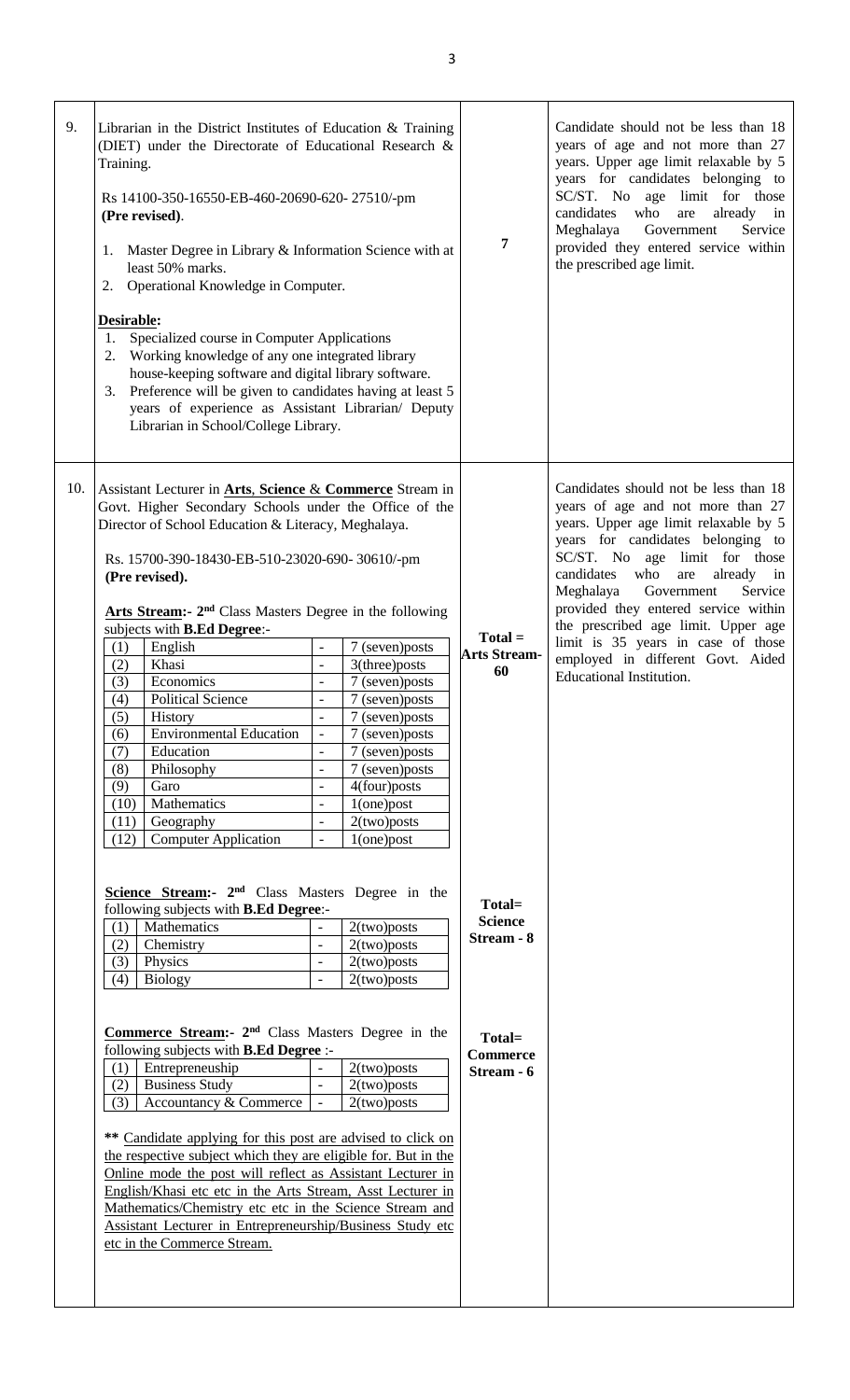| 11.        | Foreman in Tura Polytechnic, Tura under the Department of<br>Higher & Technical Education.<br>Rs 14,100-350-16550-EB-460-20690-620-27510/-pm<br>(Pre revised).<br>Diploma holders in Mechanical Engineering/ Electrical<br>Engineering from recognized Polytechnic Institute<br>conducting Diploma courses.<br>Preference will be given to candidates having practical<br>experience in any Engineering/Technical Institute or<br>Industry.                                                                                                                  | $\mathbf{1}$ | Candidate should not be less than 18<br>years of age and not more than 27<br>years. Upper age limit relaxable by 5<br>years for candidates belonging to<br>SC/ST. No age limit for those<br>candidates<br>who<br>are<br>already in<br>Meghalaya<br>Government<br>Service<br>provided they entered service within<br>the prescribed age limit.                                                                                                                                                                              |
|------------|--------------------------------------------------------------------------------------------------------------------------------------------------------------------------------------------------------------------------------------------------------------------------------------------------------------------------------------------------------------------------------------------------------------------------------------------------------------------------------------------------------------------------------------------------------------|--------------|----------------------------------------------------------------------------------------------------------------------------------------------------------------------------------------------------------------------------------------------------------------------------------------------------------------------------------------------------------------------------------------------------------------------------------------------------------------------------------------------------------------------------|
| 12.<br>13. | Research Assistant under Planning Department, Meghalaya.<br>Rs 14100-350-16550-EB-460-20690-620-27510/- pm<br>(Pre revised).<br>Bachelor Degree with Economics,<br><b>Statistics</b><br><sub>or</sub><br>Mathematics as one of the subjects from any recognized<br>University.<br>Knowledge of Khasi, Jaintia or Garo language is desirable.<br>Assistant System Engineer in the Office of the Director of                                                                                                                                                   | 5            | Candidate should not be less than 18<br>years of age and not more than 27<br>years. Upper age limit relaxable by 5<br>years for candidates belonging to<br>SC/ST.<br>Temporary<br>Retrenched/<br>of<br>the<br>Temporary<br>personnel<br>Department of Meghalaya Govt. will<br>get concession as per Govt. resolution.<br>No age limit for those candidates who<br>are already in Meghalaya Government<br>Service provided they entered service<br>within the prescribed age limit.<br>Candidate should not be less than 18 |
|            | Higher & Technical Education, Meghalaya, Shillong.<br>Rs 14100-350-16550-EB-460-20690-620-27510/- pm<br>(Pre revised).<br>At least $2nd$ Class B.E/B.Tech in Computer Science &<br>Engineering/ Computer Engineering/ Computer Technology/<br>Technology<br>Information<br>from<br>recognized<br>College/University/IIT or other recognized Technical<br>Institute. Preference will be given to candidates having work<br>experience.                                                                                                                        | $\mathbf{1}$ | years of age and not more than 27<br>years. Upper age limit relaxable by 5<br>years for candidates belonging to<br>SC/ST. No age limit for those<br>who<br>candidates<br>are<br>already in<br>Meghalaya<br>Government<br>Service<br>provided they entered service within<br>the prescribed age limit.                                                                                                                                                                                                                      |
| 14.        | Assistant System Engineer in Tura Polytechnic, Tura under<br>the Office of the Director of Higher & Technical Education,<br>Meghalaya, Shillong.<br>Rs 14100-350-16550-EB-460-20690-620-27510/-pm<br>(Pre revised).<br>At least $2nd$ Class B.E/B.Tech in Computer Science &<br>Engineering/ Computer Engineering/ Computer Technology/<br>Technology<br>Information<br>from<br>recognized<br>College/University/IIT or other recognized Technical<br>Institute. Preference will be given to candidates having<br>experience in teaching.                    | $\mathbf{1}$ | Candidate should not be less than 18<br>years of age and not more than 27<br>years. Upper age limit relaxable by 5<br>years for candidates belonging to<br>SC/ST. No age limit for those<br>candidates<br>who<br>already<br>are<br>in<br>Government<br>Service<br>Meghalaya<br>provided they entered service within<br>the prescribed age limit.                                                                                                                                                                           |
| 15.        | Senior Health Inspector in the Office of the Principal<br>Regional Health Family Welfare Training Centre, Shillong<br>under the Directorate of Health Services (MCH & FW).<br>Level 11 of the Meghalaya $5th$ Pay Commission, under the<br>initial pay Scale of Rs. 37,800/- plus other allowances.<br>Graduate in any discipline from a recognized University/<br>Institute preferably with Diploma in Public Health/ Field<br>experience in Community Health for a minimum period of 3<br>years.<br>Knowledge of Khasi/Jaintia or Garo language desirable. | 1            | Candidate should not be less than 18<br>years of age and not more than 27<br>years. Upper age limit relaxable by 5<br>years for candidates belonging to<br>SC/ST. No age limit for those<br>who<br>candidates<br>are<br>already in<br>Meghalaya<br>Government<br>Service<br>provided they entered service within<br>the prescribed age limit.                                                                                                                                                                              |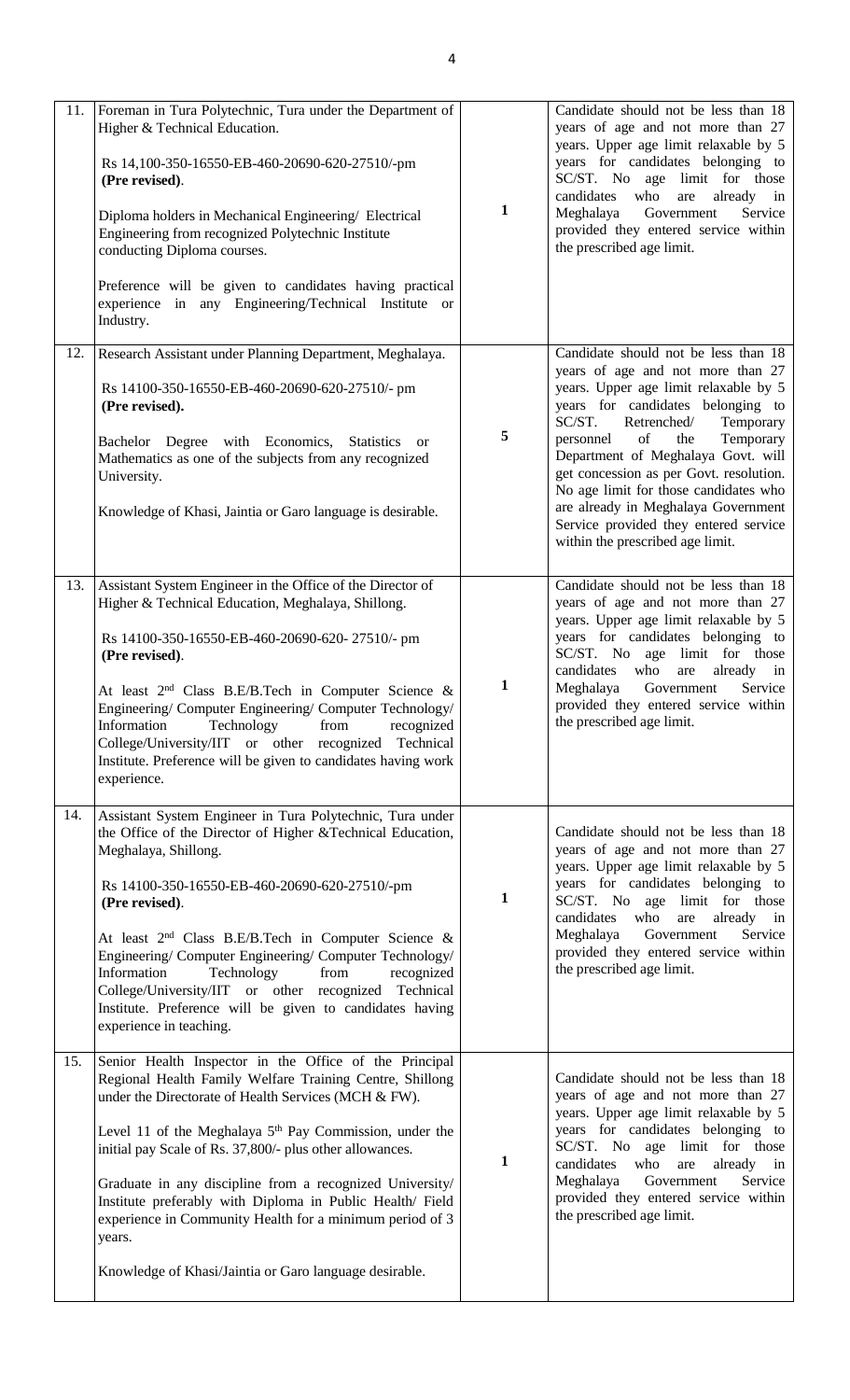| 16. | Research Assistant in Science & Technology Cell, Planning<br>Department, Meghalaya.<br>Level 11 of the Meghalaya $5th$ Pay Commission, under the<br>initial pay Scale of Rs. 37,800/- plus other allowances.<br>Bachelor Degree in Science preferably with experience in<br>Science & Technology intervention at least 5 years.<br>Or<br>Master Degree in Science preferably with experience in<br>Science & Technology intervention at least 3 years.                                                                 | $\boldsymbol{2}$ | Candidate should not be less than 18<br>years of age and not more than 27<br>years. Upper age limit relaxable by 5<br>years for candidates belonging to<br>SC/ST.<br>Retrenched/<br>Temporary<br>of<br>Temporary<br>the<br>personnel<br>Department of Meghalaya Govt. will<br>get concession as per Govt. resolution.<br>No age limit for those candidates who<br>are already in Meghalaya Government<br>Service provided they entered service<br>within the prescribed age limit.  |  |
|-----|------------------------------------------------------------------------------------------------------------------------------------------------------------------------------------------------------------------------------------------------------------------------------------------------------------------------------------------------------------------------------------------------------------------------------------------------------------------------------------------------------------------------|------------------|-------------------------------------------------------------------------------------------------------------------------------------------------------------------------------------------------------------------------------------------------------------------------------------------------------------------------------------------------------------------------------------------------------------------------------------------------------------------------------------|--|
| 17. | Senior Computer in the Office of the Principal Regional<br>Health Family Welfare Training Centre, Shillong under the<br>Directorate of Health Services (MCH & FW).<br>Level-8 of the Meghalaya 5 <sup>th</sup> Pay Commission, under the<br>initial pay Scale of Rs. 30,300/- plus other allowances.<br>Graduate in any discipline from a recognized University with<br>Mathematics/Statistics as one of the subject. Knowledge of<br>Computer is desirable.<br>Knowledge of Khasi/Jaintia or Garo language desirable. | 1                | Candidate should not be less than 18<br>years of age and not more than 27<br>years. Upper age limit relaxable by 5<br>years for candidates belonging to<br>SC/ST. No age limit for those<br>who<br>already in<br>candidates<br>are<br>Meghalaya<br>Government<br>Service<br>provided they entered service within<br>the prescribed age limit.                                                                                                                                       |  |
| 18. | Lower Division<br>Assistant in Meghalaya<br>Secretariat,<br>Meghalaya.<br>Rs. 11300-280-13260-EB-360-16500-500-22000/- pm<br>(Pre revised).<br>Graduate in any discipline from any recognized University.                                                                                                                                                                                                                                                                                                              | 90               | Candidate should not be less than 18<br>years of age and not more than 27<br>years. Upper age limit relaxable by 5<br>years for candidates belonging to<br>SC/ST. No age limit for those who are<br>already in Meghalaya Government<br>Service provided they entered service<br>within the prescribed age limit                                                                                                                                                                     |  |
| 19. | Stenographer Grade- III in O/o of the Heads of Departments,<br>Meghalaya.<br>Rs.11300-280-13260-EB-360-16500-500-22000/- pm<br>(Pre revised).<br>Graduate in any discipline from any recognized University.                                                                                                                                                                                                                                                                                                            | $\mathbf{3}$     | Candidate should not be less than 18<br>years of age and not more than 27<br>years. Upper age limit relaxable by 5<br>years for candidates belonging to<br>SC/ST. No age limit for those who are<br>already in Meghalaya Government<br>Service provided they entered service<br>within the prescribed age limit                                                                                                                                                                     |  |
| 20. | Librarian in Tura Polytechnic, Tura under the Department of<br>Higher & Technical Education, Meghalaya.<br>Rs 9900-250-11650-EB-320-14530-440-19370/- pm<br>(Pre revised).<br>At least 2 <sup>nd</sup> Class Master's Degree in Library Science/<br>Information Science.                                                                                                                                                                                                                                               | 1                | Candidate should not be less than 18<br>years of age and not more than 27<br>years. Upper age limit relaxable by 5<br>years for candidates belonging to<br>SC/ST. No age limit for those who are<br>already in Meghalaya Government<br>Service provided they entered service<br>within the prescribed age limit                                                                                                                                                                     |  |
| 21. | Master Technicians in Science & Technology Cell, Planning<br>Department, Meghalaya.<br>Level 1, of the Meghalaya $5th$ Pay Commission, under<br>the initial pay Scale of Rs. 17,400/- plus other<br>allowances.<br>ITI passed in Electrical/ Mechanical/ Civil Engineering/<br>Diploma in Engineering/Diploma in Environment or Science<br>with $3$ years experience in Science & Technology<br>intervention.                                                                                                          | $\mathbf{3}$     | Candidate should not be less than 18<br>years of age and not more than 27<br>years. Upper age limit relaxable by 5<br>years for candidates belonging to<br>SC/ST.<br>Retrenched/<br>Temporary<br>Personnel of Temporary Department of<br>Meghalaya Government<br>will<br>get<br>concession<br>as<br>Government<br>per<br>resolution. No age limit for those who<br>are already in Meghalaya Government<br>Service provided they entered service<br>within the prescribed age limit. |  |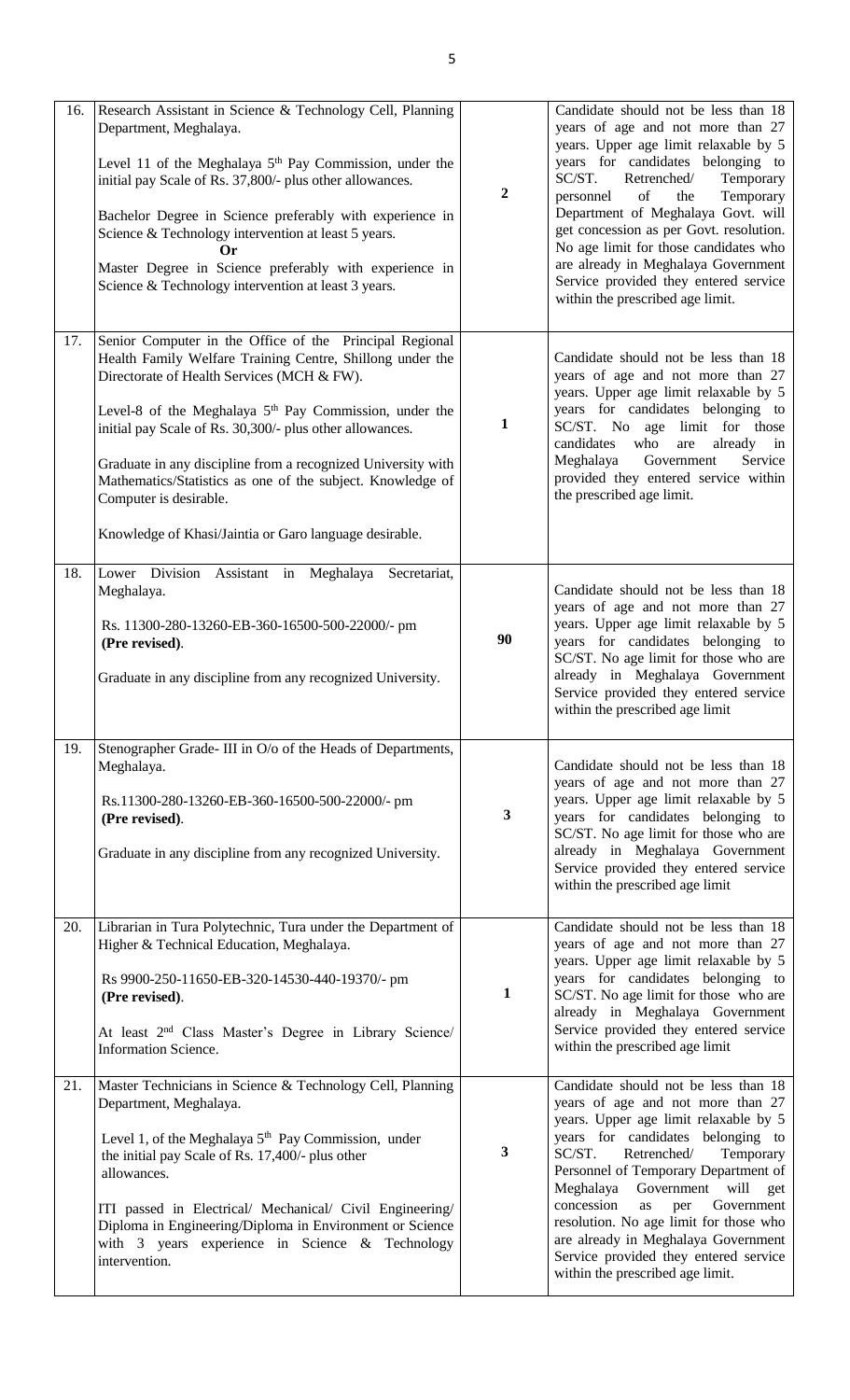| Forest Rangers under the O/o Principal Chief Conservator of<br>Forests & Head of Forest Force, Meghalaya.                 |               |               |                  |   |
|---------------------------------------------------------------------------------------------------------------------------|---------------|---------------|------------------|---|
|                                                                                                                           |               |               |                  |   |
| Level 11 of the Meghalaya $5th$ Pay Commission, under the                                                                 |               |               |                  |   |
| initial pay Scale of Rs. 37,800/ including dearness allowance<br>subject to satisfactory progress in the training course. |               |               |                  |   |
|                                                                                                                           |               |               |                  |   |
| Candidates must possess Bachelor's degree (or equivalent) in                                                              |               |               |                  |   |
| Science or Engineering from any recognized University with                                                                |               |               |                  |   |
| at least one of the following subjects:-                                                                                  |               |               |                  |   |
| i. Agriculture                                                                                                            |               |               |                  | 9 |
| ii. Botany                                                                                                                |               |               |                  |   |
| iii. Chemistry<br>iv. Computer Applications/Computer Science                                                              |               |               |                  |   |
| v. Engineering:                                                                                                           |               |               |                  |   |
| (Agriculture/Chemical/Civil/Computer/Electrical/                                                                          |               |               |                  |   |
| Electronics/Mechanical)                                                                                                   |               |               |                  |   |
| vi. Environmental Sciences                                                                                                |               |               |                  |   |
| vii. Forestry<br>viii. Geology                                                                                            |               |               |                  |   |
| ix. Horticulture                                                                                                          |               |               |                  |   |
| x. Mathematics                                                                                                            |               |               |                  |   |
| xi. Physics                                                                                                               |               |               |                  |   |
| xii. Statistics<br>xiii. Veterinary Science                                                                               |               |               |                  |   |
| xiv. Zoology                                                                                                              |               |               |                  |   |
| The Candidate must have the following minimum standards<br>for height & chest:                                            |               |               |                  |   |
|                                                                                                                           | <b>Height</b> |               | Chest girth (cm) |   |
|                                                                                                                           | (cm)          | <b>Normal</b> | <b>Expansion</b> |   |
| Male candidate                                                                                                            | 163           | 79            | 05               |   |
| Female candidate                                                                                                          | 150           | 74            | 05               |   |
| The minimum height requirement in the case of<br>Schedule Tribes is 152 cm for male candidates & 145 cm                   |               |               |                  |   |
| cm for female candidates.                                                                                                 |               |               |                  |   |
|                                                                                                                           |               |               |                  |   |
| The candidates are also required to pass a Physical test<br>consisting of 25kms walking to be covered within 4 hours      |               |               |                  |   |
| for males & 16kms in 4 hours for female followed by                                                                       |               |               |                  |   |
| Medical Examination by the District Health & Medical                                                                      |               |               |                  |   |
| Officer, Shillong. The candidates are required to pay a                                                                   |               |               |                  |   |
| medical examination fee as prescribed by the Government to<br>the District Health & Medical Officer, Shillong on          |               |               |                  |   |
| completion of the walking test before the medical                                                                         |               |               |                  |   |
| Examination.                                                                                                              |               |               |                  |   |
| A Health certificate in the form prescribed by <b>Article 49</b> of                                                       |               |               |                  |   |
| the Civil regulation signed by the DHMO, Shillong $\&$                                                                    |               |               |                  |   |
| testifying of the candidates sound hearing, good vision,                                                                  |               |               |                  |   |
| general physical fitness & rough outdoor life in the Forest                                                               |               |               |                  |   |
| Dept., body marks of successful vaccination will be required<br>for each candidate. This will be furnished by the DHMO,   |               |               |                  |   |
| Shillong.                                                                                                                 |               |               |                  |   |
|                                                                                                                           |               |               |                  |   |
| Other criteria such as Optional subjects/ requirements on                                                                 |               |               |                  |   |
| Physical Standards, Physical Test, Method of Selection,<br>Syllabus, Terms and Conditions etc. are available at the       |               |               |                  |   |

**For Persons with Physical Disabilities (PWDs), age is relaxable by 10 years (15 years for SC/ST) applicable to posts where reservation is admissible to PWD's as per Government notification No. PER(AR).150/88/Pt/282, Dtd. 25th January, 2012.**

**PARA 3: FEE (Inclusive of Examination Fee) Non-Refundable** accepted by the Commission. The date of birth to be accepted by the Commission is as entered in the Matriculation/Secondary School Leaving Certificate/or a Certificate recognized by an Indian University as equivalent to Matriculation or an extract from the official Registers duly Certified by the proper authority of the Board of School Education. Proof other than these, will not be

Candidate should not be less than 18 years of age and not more than 27 years. Upper age limit relaxable by 5 years for candidates belonging to SC/ST. No age limit for those candidates who are already in Meghalaya Government Service provided they entered service within the prescribed age limit.

In case of Ex-Servicemen, the maximum age limit prescribed is upto 37 years irrespective of Castes.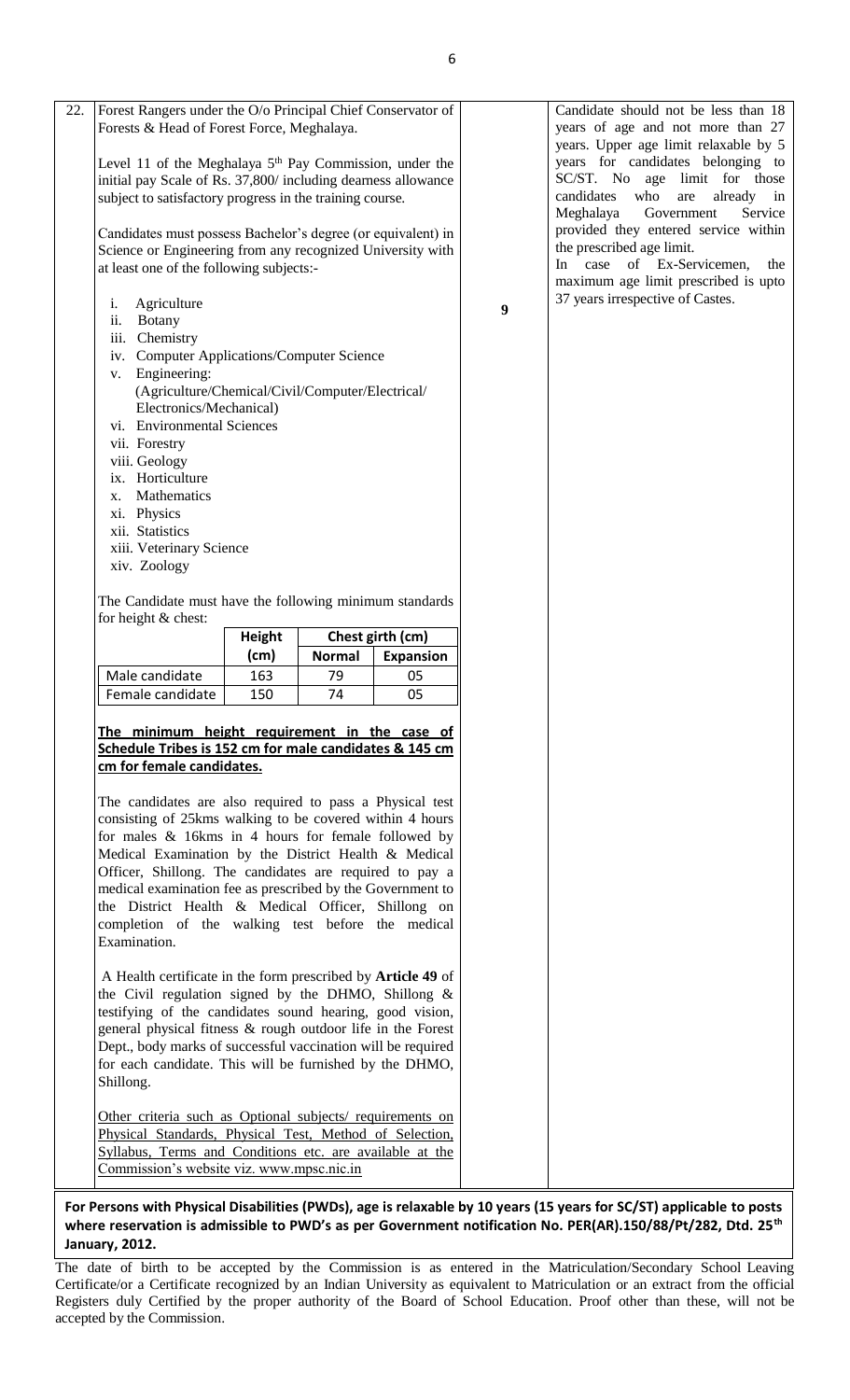Fee @ prescribed in the Table below is required to be paid through On-line payment gateway using SBI Collect.

| <b>Post Description</b>                                                                                                                                                                                                                   | <b>Amount of Fee</b> | <b>Remarks</b>                                      |  |  |  |
|-------------------------------------------------------------------------------------------------------------------------------------------------------------------------------------------------------------------------------------------|----------------------|-----------------------------------------------------|--|--|--|
| For post at Sl. No.1, 2, 3 and 4.                                                                                                                                                                                                         | 460                  | Half the rate for SC/ST who                         |  |  |  |
| For posts at Sl. No. 5, 6, 7, 8, 9, 10, 11, 12, 13, 14, 15, 16 and 22.                                                                                                                                                                    | 360                  | are permanent resident of the<br>State of Meghalaya |  |  |  |
| For posts at Sl. No. 17, 18, 19, 20 and 21.                                                                                                                                                                                               | 320                  |                                                     |  |  |  |
| For Persons with Physical Disabilities (PWDs). Application Fee is exempted subject to furnishing of<br>Disability Certificate to the Commission. (as per Notification No. PER (AR). 150/88/Pt.I/43 Dated 29 <sup>th</sup> April,<br>2015. |                      |                                                     |  |  |  |

#### **PARA 4: SUBMISSION OF APPLICATION**

 Candidates are to apply and submit their applications through Online mode only by clicking on the **"Online Application"** icon appearing in the MPSC website viz **www.mpsc.nic.in.** Applications received through any other mode would not be accepted and summarily rejected.

For candidates applying for the first time through Online mode, a one-time registration process is required to enable them to apply against the advertised vacancies/posts. Kindly read the instructions on the web page carefully before applying. Last date for online application is **16:59 hrs on 31st May, 2018**.

 Candidates who have already registered with the Commission's website may log in and apply directly against the advertised vacancies/posts of their choice.

### **Payment of Application Fees**

 MPSC has introduced Online payment of application fees using the Meghalaya ePayment portal. Payments can be made using credit cards, debit cards, ATM cards or Net Banking.

## **Payment via SBI Net-banking:-**

For payments to be made using State Bank of India's Net-banking, please select *ePayment* and to select State Bank Of India in the Meghalaya Payment Portal page.

# **Payment via Net-banking, Debit Cards, Credit Cards of other Banks,:-**

For payments to be made using credit cards, debit cards, ATM cards or Net Banking of other banks, please select *SBI ePay Payment Gateway* and click Proceed for Payment.

#### **Cash Payment at any branch of SBI:-**

Candidates may also opt for Cash payments at any of the branches of SBI. For cash payments, please select *Payment across Bank Counter.* Fill in the required details, an eChallan will be generated. Take a printout of the eChallan and make the required payment at any branch of SBI.

Kindly note that an additional amount in the form of Banks commission may be applicable depending upon the mode of payment.

#### **The amount once deposited shall not be refundable or adjusted against any other purpose.**

 In case of any problem being faced in the processing of the online application, applicants can contact the Office of the Meghalaya Public Service Commission directly in person or e-mail at **[mpscshg@gmail.com](mailto:mpscshg@gmail.com)** along with their phone number.

# **PARA 5: INSTRUCTIONS**

- I. Applicants are advised to apply well in advance without waiting for the closing date to avoid last minute rush which may occur in the server.
- II. Meghalaya State Government Employees will also have to apply through Online mode only. Such applicants must upload a **NO OBJECTION CERTIFICATE duly signed by the Controlling Officer** indicating also the **"Application Code"** generated by the MPSC portal **and also the "Name of Post"** applied for, in a single file either in .pdf/ .jpg or .png file extension and the file size should not exceed 1 MB and should be legible when a printout is taken. The NOC maybe uploaded by clicking on the **Upload NOC link**. The NOC must be strictly uploaded on or before the last date of receipt of applications after which the link will automatically be disabled.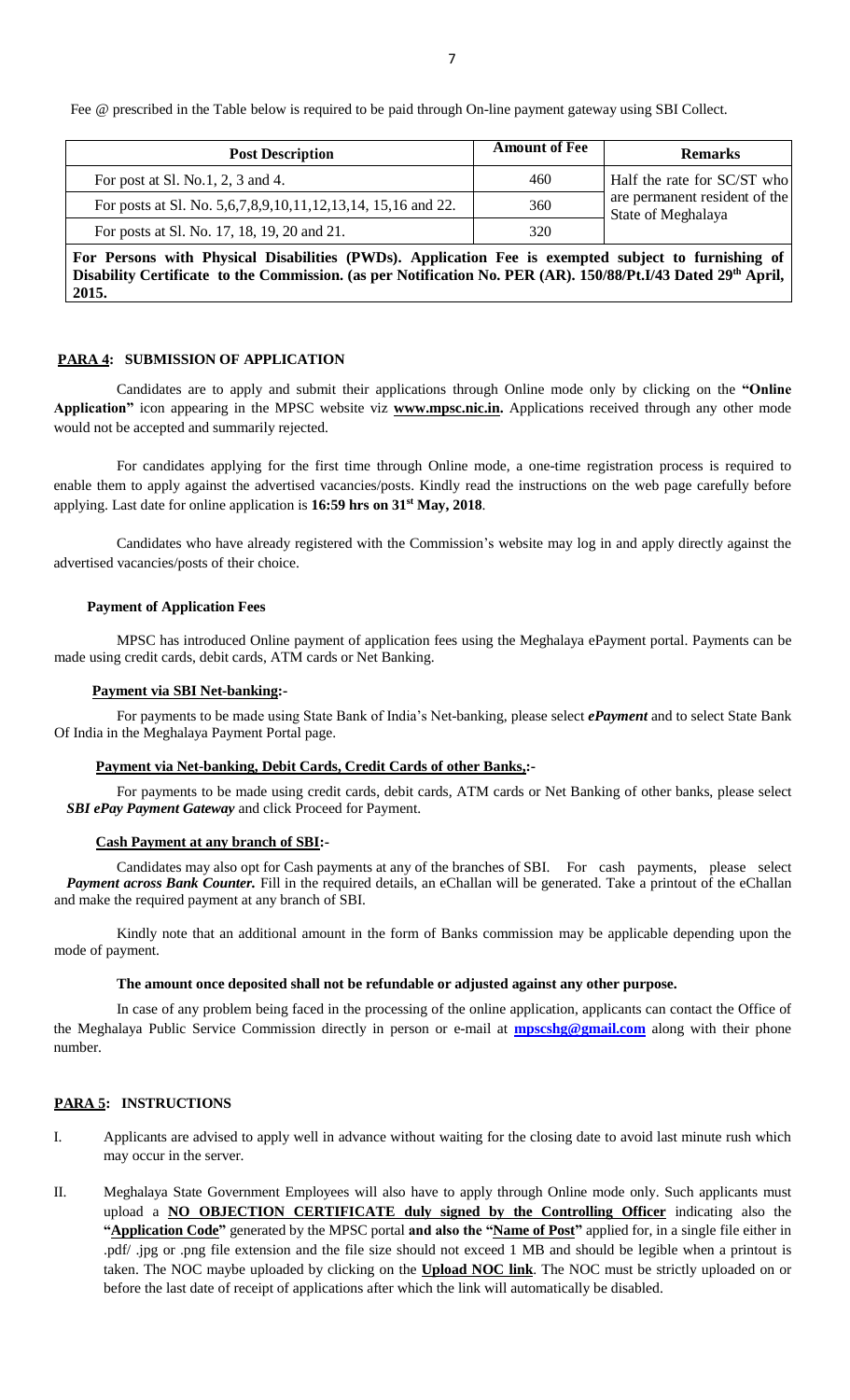**NOTE:** Candidates who wish to apply for more than one post should upload separate NOCs for each post and follow the above instructions for uploading the same.

III. Candidate must appear for Written Test/Interview at his/her own expenses.

 *Admission at all stages of the recruitment process for which the candidates are admitted by the Commission will be purely provisional and is subject to satisfying the prescribed eligibility conditions. If, on verification at any stage of the recruitment process, it is found that applicants/candidates do not fulfill any of the eligibility conditions, their candidature for the post will automatically be cancelled by the Commission without notice.*

# **PARA 6: RESERVATION OF VACANCIES**

As per Reservation Policy issued by the State Government of Meghalaya.

# **PARA 7: COMMISSION'S DECISION ON ELIGIBILITY OF CANDIDATES**

Only preliminary scrutiny of the applications and other aspects will be undertaken before proceeding to the next stage of the recruitment and therefore, the acceptance of candidature will only be provisional. Candidates are advised to carefully go through the eligibility criteria prescribed for each post such as educational qualification, age, physical standards etc. and satisfy themselves that they are eligible for the posts, before applying. **After such scrutiny a "Proposed** Rejection/Ineligibility List" shall be published and hosted in the Commission's website as well as in the Notice Board of the M.P.S.C Office/Cells. A candidate is allowed 15 days time to file representation against such proposed **Rejection.** Copies of supporting documents will be sought only from those candidates who qualify for the Personal Interview. When detailed scrutiny is finally undertaken, if any claim made in the application is not found substantiated the candidature will be cancelled and the Commission's decision in this regard shall be final.

## **PARA 8: METHOD OF SELECTION**

 The final selection/ recommendation of suitable candidates against the vacancies notified in this Advertisement shall be made by the Commission through any of the following processes.

- **1.** Typing Speed, English Composition and Stenography Test, in recruitment to post of Typist and Stenographer (All Grades) as the case may be.
- **2.** I. Written Examination (Where syllabus has been provided by concerned Department)  $\implies$  Personal Interview.
	- II. Screening Test  $\Longrightarrow$  Personal Interview
	- III. Screening Practical Test 
	Screening Practical Test  $\Rightarrow$  Personal Interview
	- IV. Preliminary Screening Test  $\Longrightarrow$  Main Examination  $\Longrightarrow$  Personal Interview
	- V. Physical Efficiency Test  $\Longrightarrow$ Preliminary Screening Test  $\Longrightarrow$ Main Examination  $\Longrightarrow$ Personal Interview.
	- VI. Any other method as may be adopted by the Commission.

# **\*\*\*\*It will be the discretion of the Commission to cancel any processes mentioned above if found that illegal/unfair means have been adopted during the conduct of the recruitment process.**

I(a)- **Written Examination**- This shall be mandatory in respect of recruitments to posts where the Service Rules has specifically prescribed the conduct of such examinations. In such cases, the subjects, syllabus, total marks and pattern of examination shall be as notified by the concerned Government Department under such Rules.

II(b)- **Screening Test**- This shall be applied /conducted by the Commission in respect of all recruitments to those posts where the method of selection/Syllabus has not been prescribed by the Service Rules. The objective of the test is to shortlist the number of eligible candidates in recruitments where the number of candidates is disproportionately large compared to the available vacancies.

III(c)- **Screening Practical Test**- This shall be applied/conducted by the Commission in respect of all recruitments to those posts where the method of Skill Test has not been prescribed by the Service Rules.

IV(d)- **Preliminary Test**- The Commission may, at its discretion, decide to hold Preliminary Test in those categories of recruitment where the number of candidates disproportionately large compared to the notified vacancies **or** may hold the Preliminary Test as per requirement in the syllabus provided by the department concerned.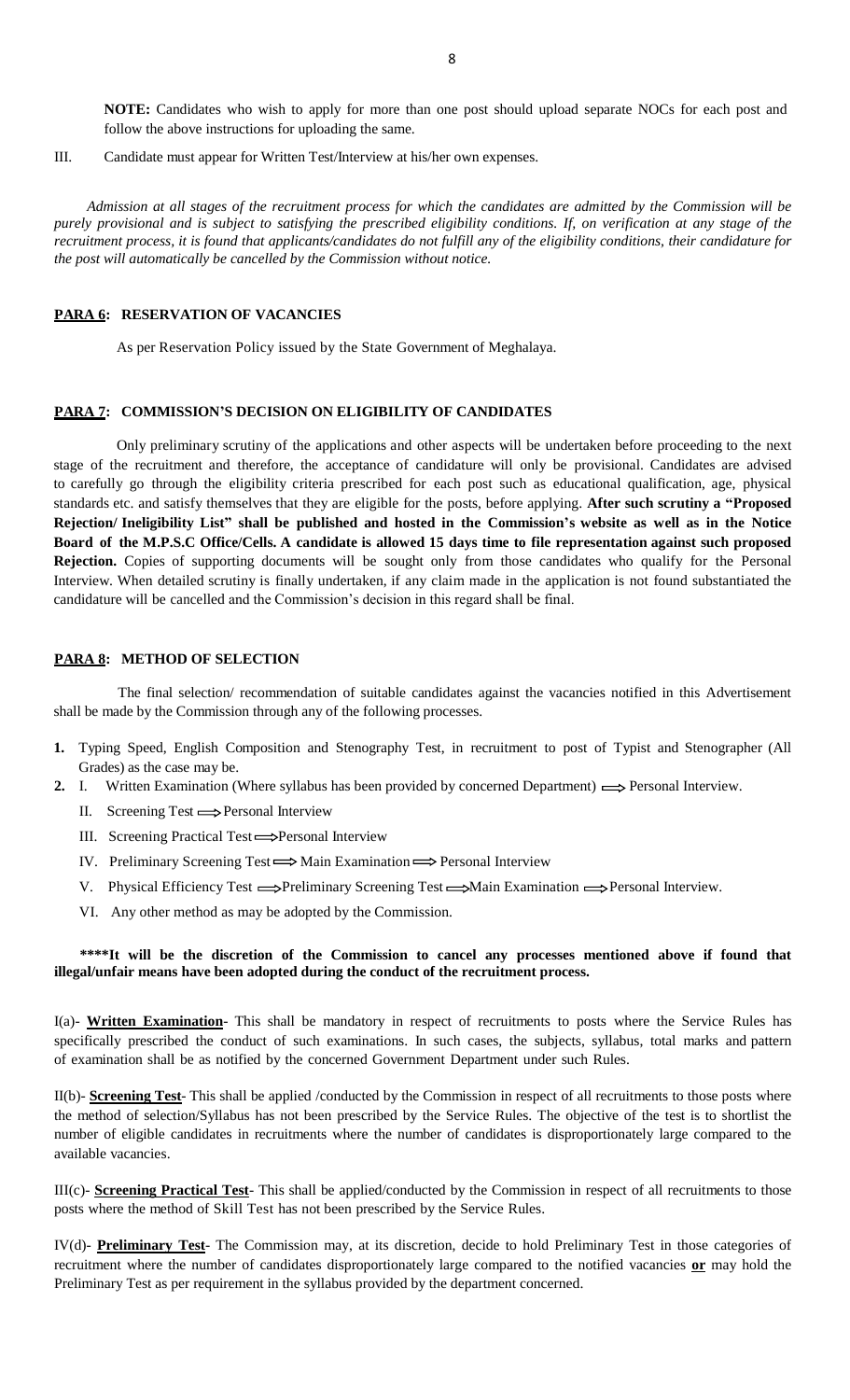V(g)- **Personal Interview**- On the result of such Screening Test/ Screening Practical Test/ Written Examination, the Commission shall call such number of candidates as it may think appropriate to appear for the Personal Interviews. The principle/policy followed is as per decision made by the Commission on 28<sup>th</sup> July, 2017 with variation from 1:10 to 1:2.5 depending on the number of posts advertised.

VI(e)- **Main Examination**- On the basis of such Preliminary Tests, the number of candidates who shall be called to appear for the Main Examination shall not be more than 10(ten) times the number of vacancies declared.

VII(f)- **Physical Efficiency Test (PET)-** Wherever required and prescribed by the Service Rules shall be conducted by the Commission assisted by a Medical Board duly constituted for the purpose, in accordance with the norms/standards and such specification as prescribed under such Rules.

**\*\*\*Only candidates who have produced all the required documents in the original relating to their educational qualification, date of birth, caste, community and other certificates wherever required and prescribed by Rules will be deemed qualified to be called for Personal Interview.**

## **Multiple Choice OMR based Test-**

Screening Tests or Preliminary Screening Tests, where decided to be held, shall be Multiple Choice OMR based Tests. The subjects for the Multiple Choice OMR based Tests shall be as follows:-

- (i) **General English** Marks to be specified as per the standard and qualification for the post.
- (ii) **General Awareness & Aptitude Test** Marks to be specified as per the standard and qualification for the post .
- (iii) **Arithmetic/Mathematics** Marks to be specified as per the standard and qualification for the post for the post.
- (iv) **For Technical post** relevant subjects will be included Marks to be specified as per the standard and qualification for the post
- (v) **Any other subject to be included as per the standard and qualification for the post.**

# **Essay Type Test** –

Written Examination/Main Examination where decided to be held shall be of Essay Typed. The subjects to be notified for such essay typed examination shall be strictly as per the syllabus forwarded by concerned department for the said post.

## **PARA 9: DEBARMENT**

(a) Candidates should make sure of their eligibility for the post applied for and that the declaration made by them in the format of application regarding their eligibility is correct in all respects. Any candidate furnishing incorrect information or making false declaration regarding his/her eligibility at any stage or suppressing any information is liable TO BE DEBARRED FROM APPEARING FOR ANY OF THE EXAMINATIONS CONDUCTED BY THE COMMISSION, and summarily rejection of their candidature for this recruitment.

(b) The Commission is vested with the constitutional duty of conducting recruitment and selection as per rules duly maintaining utmost secrecy and confidentially in this process and any attempt by anyone causing or likely to cause breach of this constitutional duty in such manner or by such action as to violate or likely to violate the fair practices followed and ensured by the Commission will be sufficient cause for rendering such questionable means as ground for debarment.

(c) If any candidate is or has been found impersonating or procuring impersonation by any person or resorting to any other irregular or improper means in connection with his/her candidature for selection or obtaining support of candidature by any means, such a candidate may in addition to rendering himself/herself liable to criminal prosecution, will be liable to be debarred permanently from any exam or selection held by the Meghalaya Public Service Commission.

Secretary, Meghalaya Public Service Commission, Shillong.